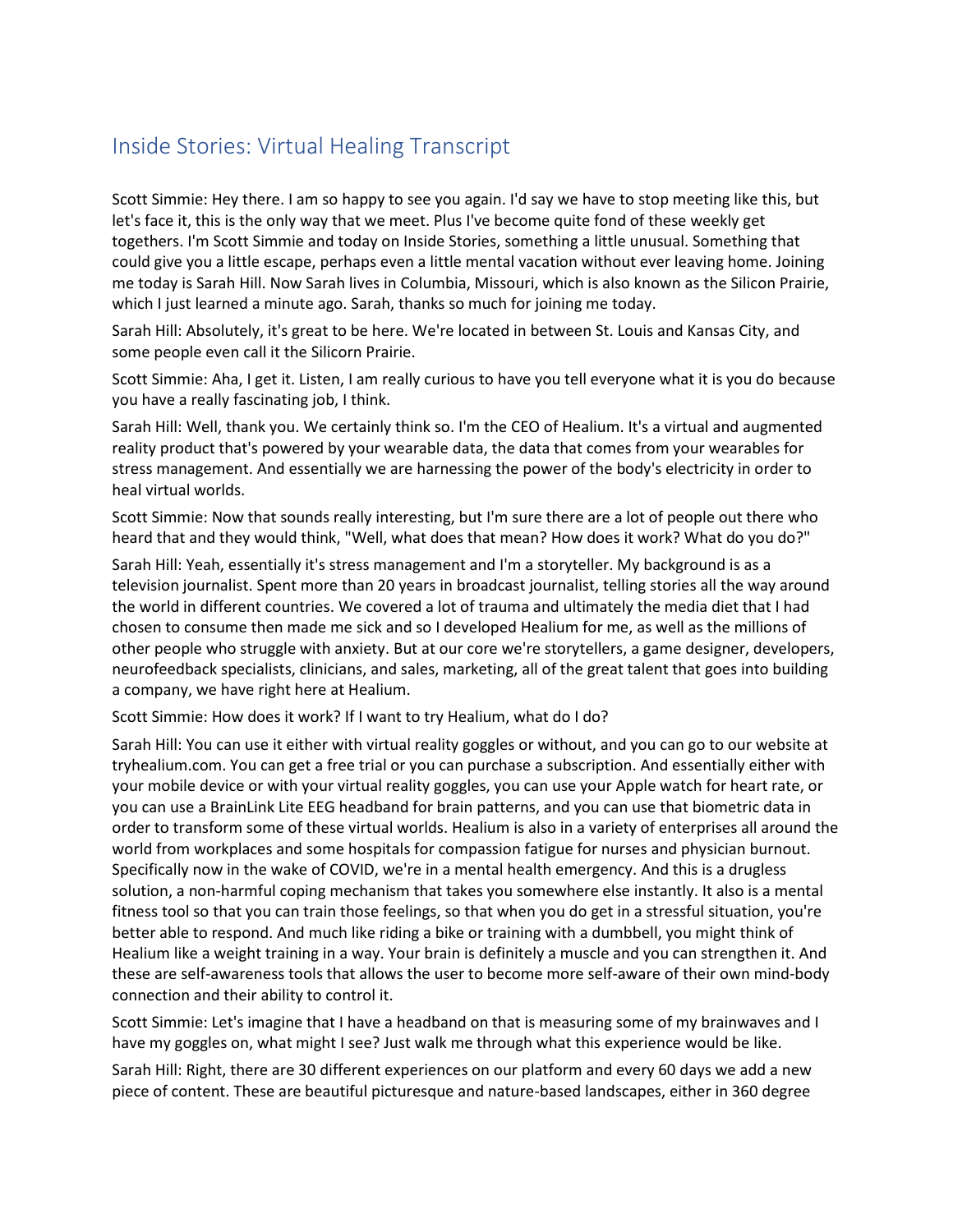allows you to see that data and have a relationship with it. So in augmented reality just on your mobile through your phone it's 3D objects superimposed over the real world, that you then have the ability to the way, it's B-Y-O-W, bring your own wearable, and you can control the screen. Then in virtual reality, yourself, but for your family as well. So you get a subscription and you can use it for your son or your stereoscopic video or built inside a game engine. A waterfall, a nebula in space, a snow globe, a cabin in the woods, a fractal animation. It's all meant to be beautiful and take you someplace else for the moment and also too, to personify what has historically been unseen in the body. With all of the wearables that we have on our bodies tracking data on a 2D data dashboard, Healium is something that device, you'll see holograms. These are like 3D objects, much like on a Snapchat or Pokémon Go, control with the data that comes from your wearable anywhere. But we don't make the wearables by you can get an Oculus Go, an Oculus Quest. In the future we'll be on Pico Goblin, Vive, HP, PlayStation, all of those headsets. And you get a Healium subscription, or you subscribe to our free trial and then you're able to learn a little bit more about your thoughts and feelings. You can use it not only just for daughter, things like that.

Scott Simmie: My understanding here, and this is based also on watching some videos of your products in the past. My understanding is that if I am able to train myself to relax, for example, that I might see a difference in what is being displayed in front of me, based on my brainwave, or my breathing, or my pulse. Is that an accurate way of describing this? The one that I keep seeing pop up is butterflies, so what might happen with that if I'm seeing butterflies in my goggles?

Sarah Hill: Yeah. The butterfly experience is actually in augmented reality on your phone, but it's the same concept. If you lower your heart rate and you see your heart rate displayed as a wave form on the screen, or it's a glowing light inside virtual reality. But if you lower your heart rate, or if you quiet your mind, another protocol that you can use is increasing your focus. But if you do that, then the environment responds and so butterflies will hatch out of a chrysalis. The planets will illuminate, the screen, the color, the texture, the sound on the screen will change in some way and that's your feedback. If you're not meeting that mark via the threshold that you've set for yourself, then the screen will turn red, or it will slowly dim as a gentle nudge that, "Hey, you dipped below that threshold that was set as your baseline."

 very quickly what you need to think about in order to make that vehicle go forward. So you might think So yeah, just basically gentle nudges and that's the feedback that you get from using Healium. Unlike a traditional Headspace or Calm or any other meditation app that you might use, instead of being in the back seat and passively watching those experiences pass by you, you're actually in the front seat, powering those experiences. You have agency, you have control over those worlds and you are learning about it, Healium is kind of a combined flight simulator, half meditation platform, half media channel.

 Scott Simmie: Now I'm someone who has traditionally a busy mind and I have tried taking meditation classes, I think probably about three times. I'm the guy that's always sitting there in the circle when everyone else is looking zenned out and blissful, the guy who's going, "Why can't I make my brain shut up? Why aren't I looking and feeling relaxed like everyone else?" Is this a difficult thing to do? Can anyone learn how to do this?

Sarah Hill: I wouldn't say everyone has the ability to learn because I'm not familiar with all of their abilities or also limitations, or certainly disabilities as well. It is a learning process and I'm the same way in that sometimes when I close my eyes, I see nothing. They're like, "Close your eyes and imagine a beautiful stream," well I see nothing. Some people are like that and some people have a really excellent mind-body connection. When they were handing that out, they didn't give it to me either and a lot of people are that. And you will find on Healium, this is not a traditional meditation platform. It's almost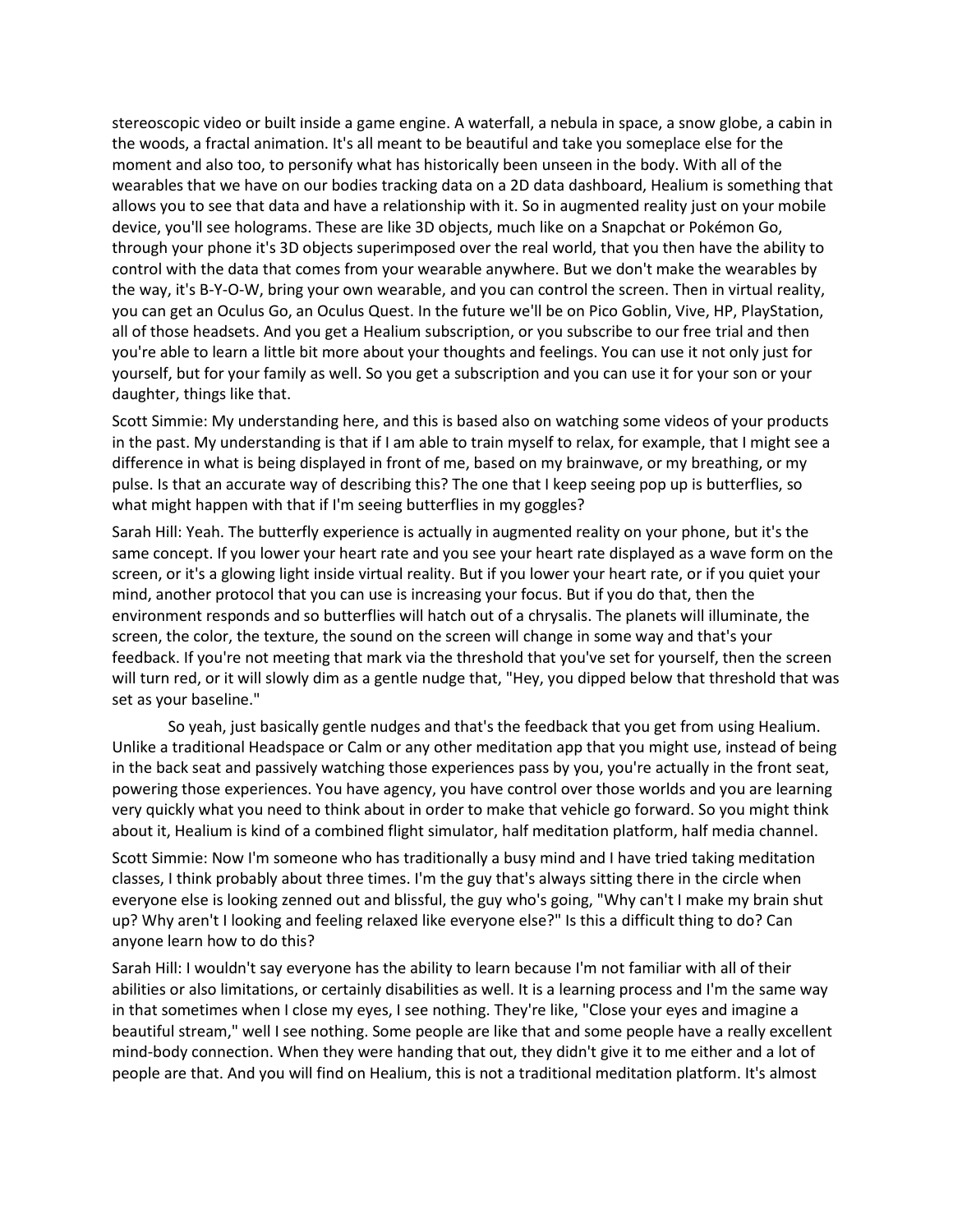anti-meditation. We call it neuro meditation in a way, because you are using different brain patterns, but it goes against the norm of what you might experience in a traditional meditative platform.

For instance, there's EDM, there's dance music on there and there's some cross training where you have to try to quiet your mind amongst some of this chaos. That training is helpful because the situations that you might encounter in your life aren't all going to be rainbows and beautiful streams, right? Especially now, when we've all been through the pandemic, our worlds are rocked and that cross training can be helpful for people. Not everyone wants to have the same kinds of calming music with soothing voices and all of that, and this is an alternative.

 when often Healium was involved with going, for example, and meeting with veterans, and sharing you tell me about what you were doing there and what the results were like? Scott Simmie: I have kind of kept an eye from a distance here in Canada, on Healium for probably about three years. And I know from watching your development into a business really, that there was a phase some scenes that would help them maybe trigger memories, or take them back to specific places. Can

 oxygen, or their physician told them that they might pass away if they were to go on some of these flights. So as a technologist, we started asking ourselves, "What can we do on our end to simulate those Sarah Hill: Yeah, absolutely. So Honor Everywhere is still alive today. It's a free virtual and augmented reality app that takes aging and terminally ill veterans and their families to virtually visit their memorials. So Honor Flight is a wonderful program that everyone should know about. If you go to [honorflight.org,](https://honorflight.org) you can learn more about the hub in your area, but it flies veterans on free physical flights to see their memorials. Sadly in the wake of the pandemic, and sadly even before the pandemic a lot of these men and women weren't physically able to travel. Their bodies were too weak, they were on too much experiences of an Honor Flight, if they're not able to physically travel?"

 goggles, you can go to the World War II, Vietnam, Women's Memorial, the USS Nimitz out on the middle your phone, or you can teleport through these magic portals and then on your phone or your tablet, you can move it around the room without goggles and get the sensation that you're in some of these places. And the answer to that was Honor Everywhere and in the early stages of our company, that's how we discovered that VR and AR had therapeutic use cases, was through looking at the reactions of these thousands of veterans who went through Honor Everywhere. There's two ways that you can consume it. Much like Healium is AR and VR, Honor Everywhere is AR and VR. So inside virtual reality of the Pacific Ocean and be inside some of those environments. You also have the ability to open up a magic portal in your living room, just with your mobile device and augmented reality. And then with

 Everywhere and so we create the content. We love to collaborate with other content creators. If there's like to visit, we just added the Korean Memorial on the apps as well. But if you'd like more information These are virtual tours for people who aren't able to physically travel. So that's our company's social purpose. It is the origins of our company. We didn't want to make a product out of that obviously, these are their memorials, those experiences and stories should absolutely be free forever. No one should have to pay to see the memorials that were built in their honor. So our company adopted Honor a piece of content that you have that you would like to see on the platform or a place that you would about that, you can go to [honoreverywhere.com](https://honoreverywhere.com), and would encourage you to support your local Honor Flights. Certainly in the pandemic, they are likely struggling for donations and hopefully once we get through this, those vets will be flying again.

Scott Simmie: Now there will be some people listening today who have experienced putting on a VR headset and many people who will not have had that experience. So when you talk about this, taking a person to a Memorial, could you explain what happens when they put that headset on and what they might see?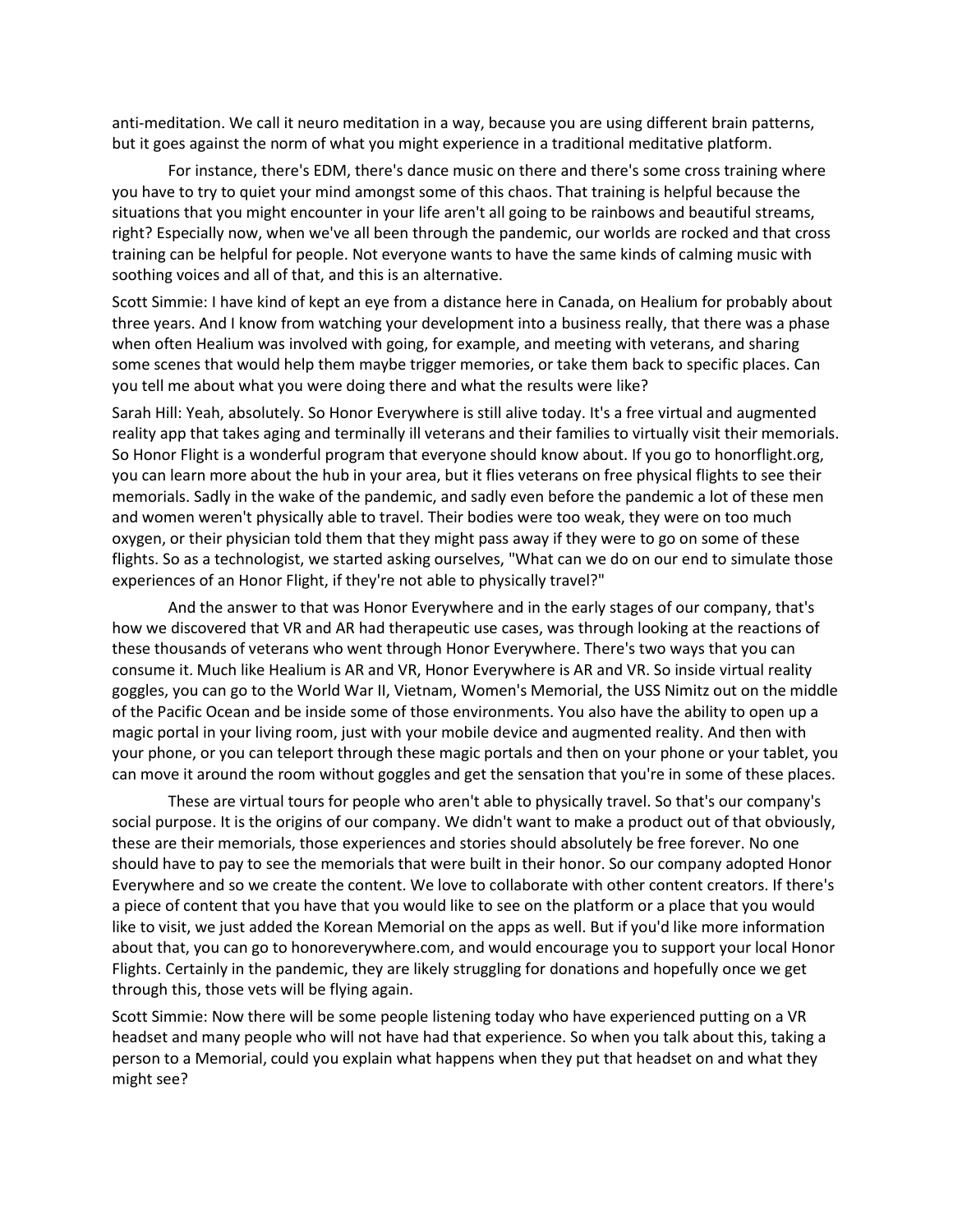them at the World War II Memorial. They're hearing the wind rustle through some of the trees by the Sarah Hill: Right, so they're essentially in a bubble of video. They have the ability to look left, right, up and down, and it's as if their point of view is transformed into this particular video. There might be people walking towards them. They're experiencing applause. They're hearing the Rainbow Pool behind Vietnam Memorial. It's essentially a walk in the park for those individuals who can't take a physical walk in the park.

Scott Simmie: Now, veterans in particular, one might think they tend to be older people who might not be as enmeshed with technology as younger people are. Can you tell us what the experience is for some of the people you've witnessed when they put this on and are transported somewhere else?

 to get a mentor, an assistant, a nurse, a caregiver, somebody to assist that veteran with the headset. Sarah Hill: Yeah. If you have a virtual reality headset, you have a powerful tool to share the memorials with a veteran. A lot of family members or siblings, or sons or daughters, they assist the veteran with the headset. Obviously working with a VR headset for an 80 or 90 year old is difficult, so certainly want And also too, that you're reading the appropriate safety guidelines for how to use virtual reality with an individual who's aging. So there are on our blog, we have a blog called [tryhealium.com/blog.](https://tryhealium.com/blog) You'll find all of those hygiene and safety recommendations about how to properly give an individual a virtual reality tour.

Scott Simmie: Now you've met lots of people, lots of veterans, and some of those people probably nearing the end of their lives or immobile. I'm wondering if there is a particular experience or moment that has really stuck with you that you could share with us about one person or a couple of people who have experienced this, and what it was like for them?

Sarah Hill: Yeah, absolutely. There are dozens and dozens. Sadly, all of the veterans that we featured in our [inaudible 00:18:03] films passed away, some of them months after we shot that. And I remember one particular veteran who was featured in the film and is no longer with us. His family was able to put on the goggles when we finished the film and see him again for the first time, since he passed away. See him in live 3D inside the goggles and that was a neat moment for us, and also a unique reminder of how powerful this medium can be to allow people to see people in a way that they haven't seen in a long time, and feel certain things. So that was particularly poignant for me.

 was so motivated to try to reach out for some of the people that he saw. It was also an interesting data Also, there was a veteran who, his caretaker, it was his daughter, told us that he wasn't able to lift his arms above his head, and that we would have to put the goggles on his head, which we did. Halfway through that experience though, this veteran had his arms above his head, trying to reach out for the other people who he saw in the video, and that for us was a wonderful moment. It enabled an individual to have some kind of super powers that he and his caretaker didn't know that he had, but he point for us of what is it about this medium that is allowing users to do things that they normally, historically haven't been able to do?

Scott Simmie: Part of the reason I wanted to get you on the show is because I've been interested historically in what you're doing. And I certainly see the value of VR and AR being used in this sort of technique. In a world where there are hundreds of thousands, if not millions of apps that are out there all competing for people's dollars, how do you convince people that this is something that's actually serious? This is a real therapeutic tool. This is not just a gimmick.

Sarah Hill: I think you do that with science. Every piece of content that we create, we do biometric testing to see how it affects the brain and the heart, right? Does it quiet their mind? Does it reduce a theta/beta ratio? Does it somehow lower their heart rate? That's data that informs us, but then beyond that, you have external and IRB institutional review board studies that's looking in hundreds of individuals, okay what's happening to those brain patterns and heart rate when you're actually using it?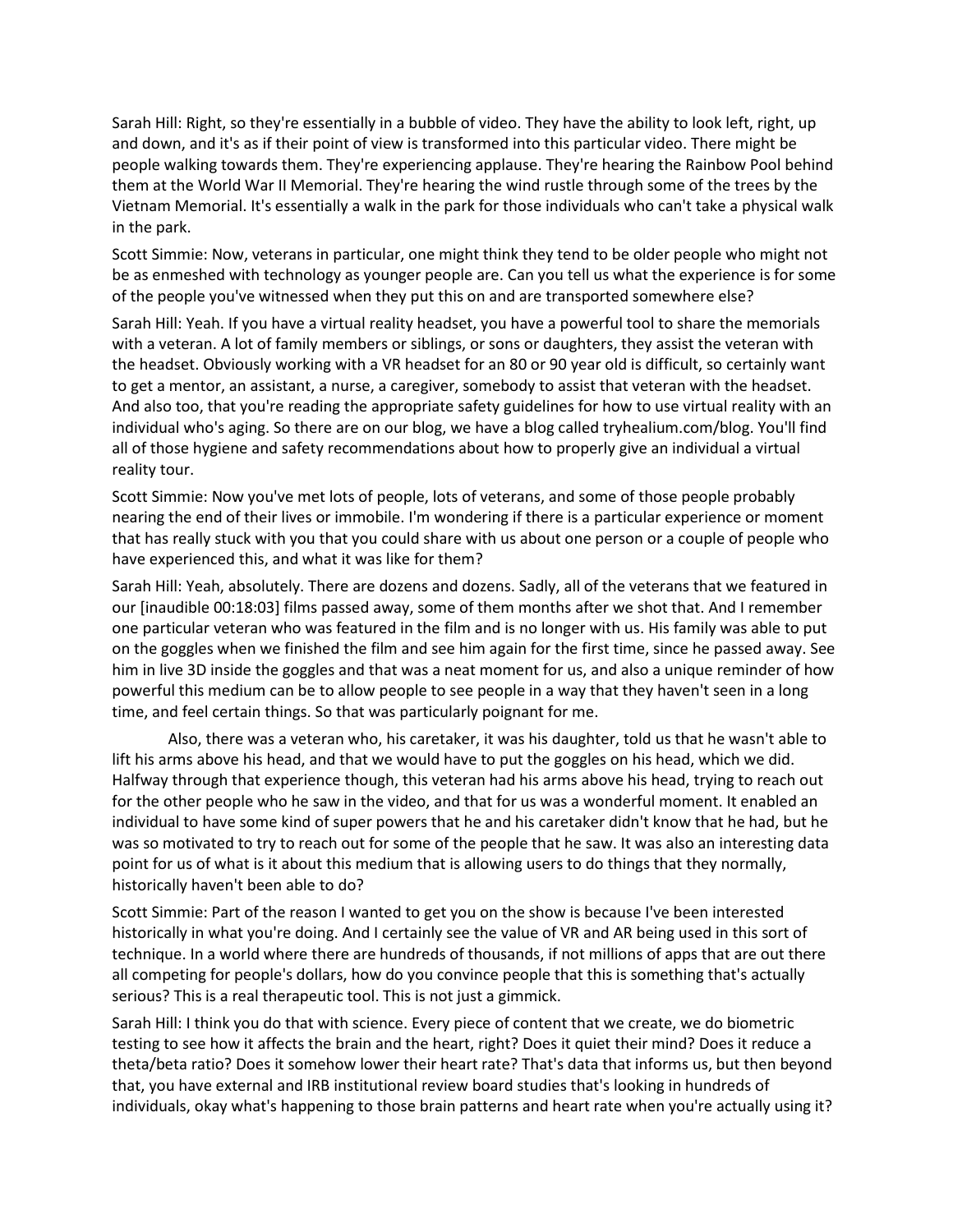I think that has value for people. And two, also just telling our stories. Healium is built by a group of people who struggle with anxiety ourselves.

Scott Simmie: I have seen stories where audio, particularly old familiar songs, have helped people with dementia and have brought them right back into the moment. Have you seen any breakthroughs like that or experienced some moments like that with VR?

 patients. Although anxiety is a layer in a lot. But media is powerful, audio is powerful and compared to Sarah Hill: Yeah, not with music and we're not really doing any kind of work at the moment with Alzheimer's patients or something like that. We have no data about Healium's impact on Alzheimer's 2D media, virtual and augmented reality are more memorable. It's more emotionally engaging, and this has been documented in a lot of research. For a variety of ways, it makes sense you would put on the goggles, your brain believes what it sees, ultimately. And a lot of us are visual learners.

So the ability to have a story-based narrative that people can remember, they can remember moving out of a dark cave and into the light. They can remember using their feelings to part the clouds and bring on a rainbow. Those are very tangible tools that even when you don't have the goggles, or a wearable, or an Apple watch, or a BrainLink headband, you have created a unique stored memory that you can then go back to.

 Scott Simmie: Now those headbands, those Apple watches, other wearables, phones, all of these do you see this now as kind of a mature technology, what you're doing or do you see all sorts of other technologies continue to grow at a really rapid pace in terms of what they're able to do. The question is, potentials around the corner?

 million compatible wearables that those wearable users could be using Healium. That's only going to increase, but not just in the form of hardwired wearables. I mean, the technology exists now that you Sarah Hill: There are 250 million wearables in the market, right? That's a lot. With Healium, we have 81 don't even have to have a sensor on you, which is really fascinating, and we're doing some work in that space. Wearable fabrics are upon us and our underwear is going to be lined. These products are already coming out, that it senses your biometric information from your undergarments. So the day is here when wearables are kind of used in quotes because we won't always be having to strap a physical watch to our hand in order to capture our heart rate.

Scott Simmie: Wow, this sound indicates that we are hitting the end of our conversation, and we're going into this rapid fire round where I'm just going to ask you a few short questions and I'm just looking for a few really short answers. Number one, what is the best part about living in Missouri?

Sarah Hill: The best part about living in Missouri is that it has four beautiful seasons.

Scott Simmie: Where would you like to travel via VR that you have not been to yet?

Sarah Hill: I would love to go to Israel.

Scott Simmie: What is the most memorable location where you have filmed VR content?

Sarah Hill: That would be in the Amazon with the Munduruku tribe.

Scott Simmie: Wow.

Sarah Hill: We spent 10 days with the Munduruku tribe in the Amazon. It was amazing, scary, and beautiful all at the same time.

Scott Simmie: Why should someone who has never tried this before give it a shot?

Sarah Hill: Because your thoughts have power to control things, not only in the virtual world, but the real world as well. When it comes to stress, how are you supposed to control what you can't see?